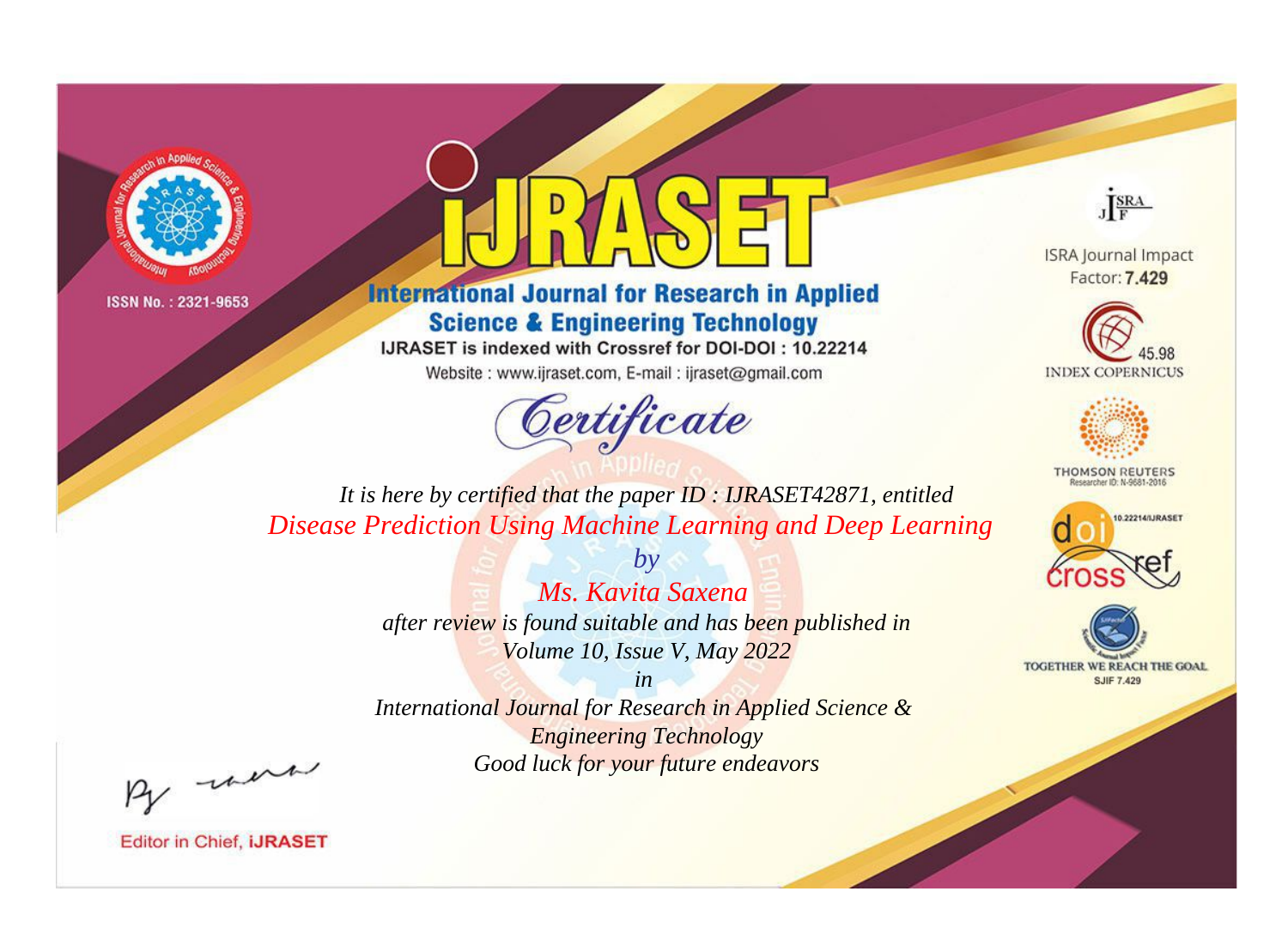



**International Journal for Research in Applied Science & Engineering Technology** 

IJRASET is indexed with Crossref for DOI-DOI: 10.22214

Website: www.ijraset.com, E-mail: ijraset@gmail.com



JERA

**ISRA Journal Impact** Factor: 7.429





**THOMSON REUTERS** 



TOGETHER WE REACH THE GOAL **SJIF 7.429** 

*It is here by certified that the paper ID : IJRASET42871, entitled Disease Prediction Using Machine Learning and Deep Learning*

> *by Rishabh Sharma after review is found suitable and has been published in Volume 10, Issue V, May 2022*

> > *in*

*International Journal for Research in Applied Science & Engineering Technology Good luck for your future endeavors*

By morn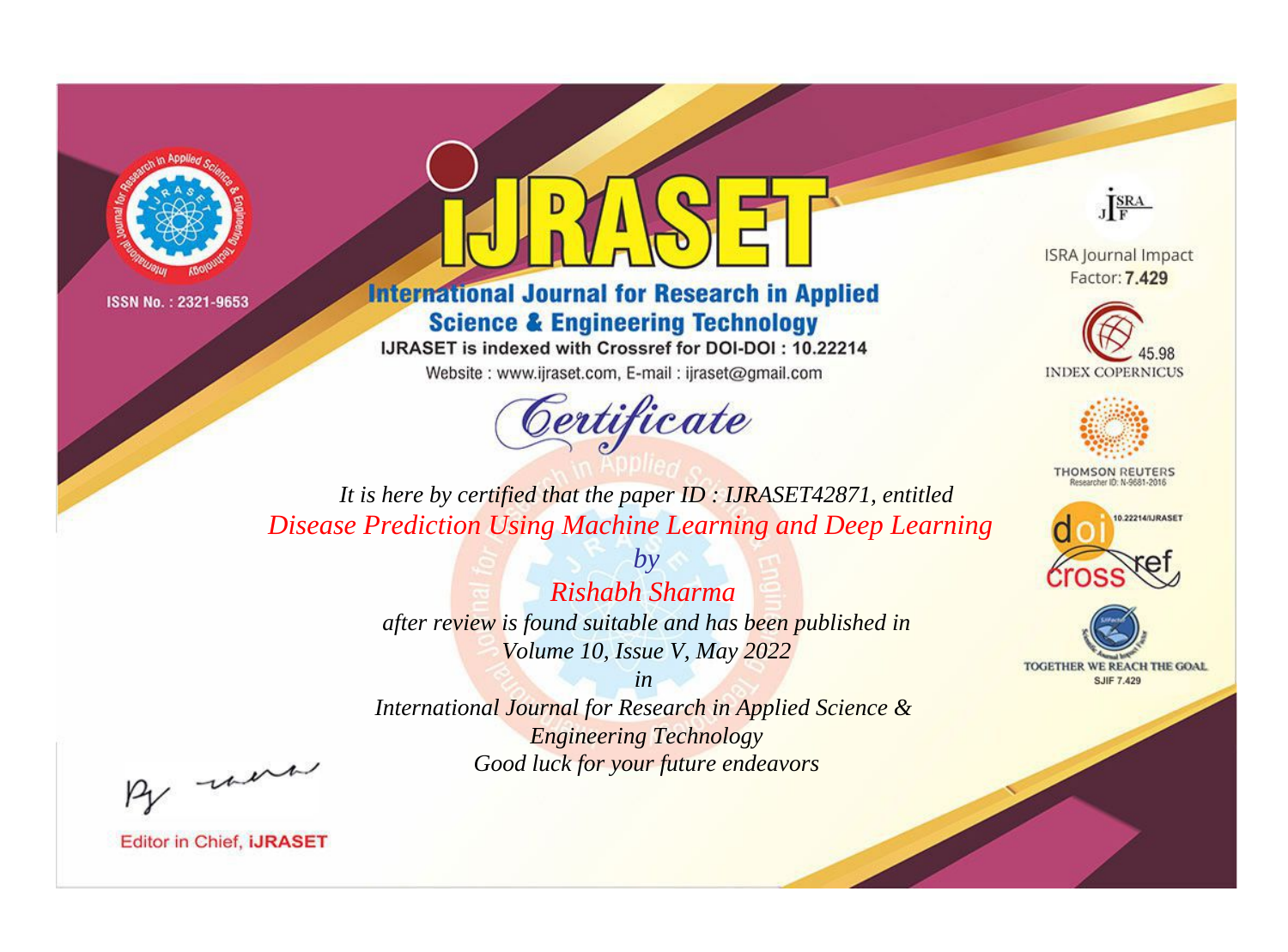



**International Journal for Research in Applied Science & Engineering Technology** 

IJRASET is indexed with Crossref for DOI-DOI: 10.22214

Website: www.ijraset.com, E-mail: ijraset@gmail.com



JERA

**ISRA Journal Impact** Factor: 7.429





**THOMSON REUTERS** 



TOGETHER WE REACH THE GOAL **SJIF 7.429** 

*It is here by certified that the paper ID : IJRASET42871, entitled Disease Prediction Using Machine Learning and Deep Learning*

> *Rishav Kumar after review is found suitable and has been published in Volume 10, Issue V, May 2022*

*by*

*in* 

*International Journal for Research in Applied Science & Engineering Technology Good luck for your future endeavors*

By morn